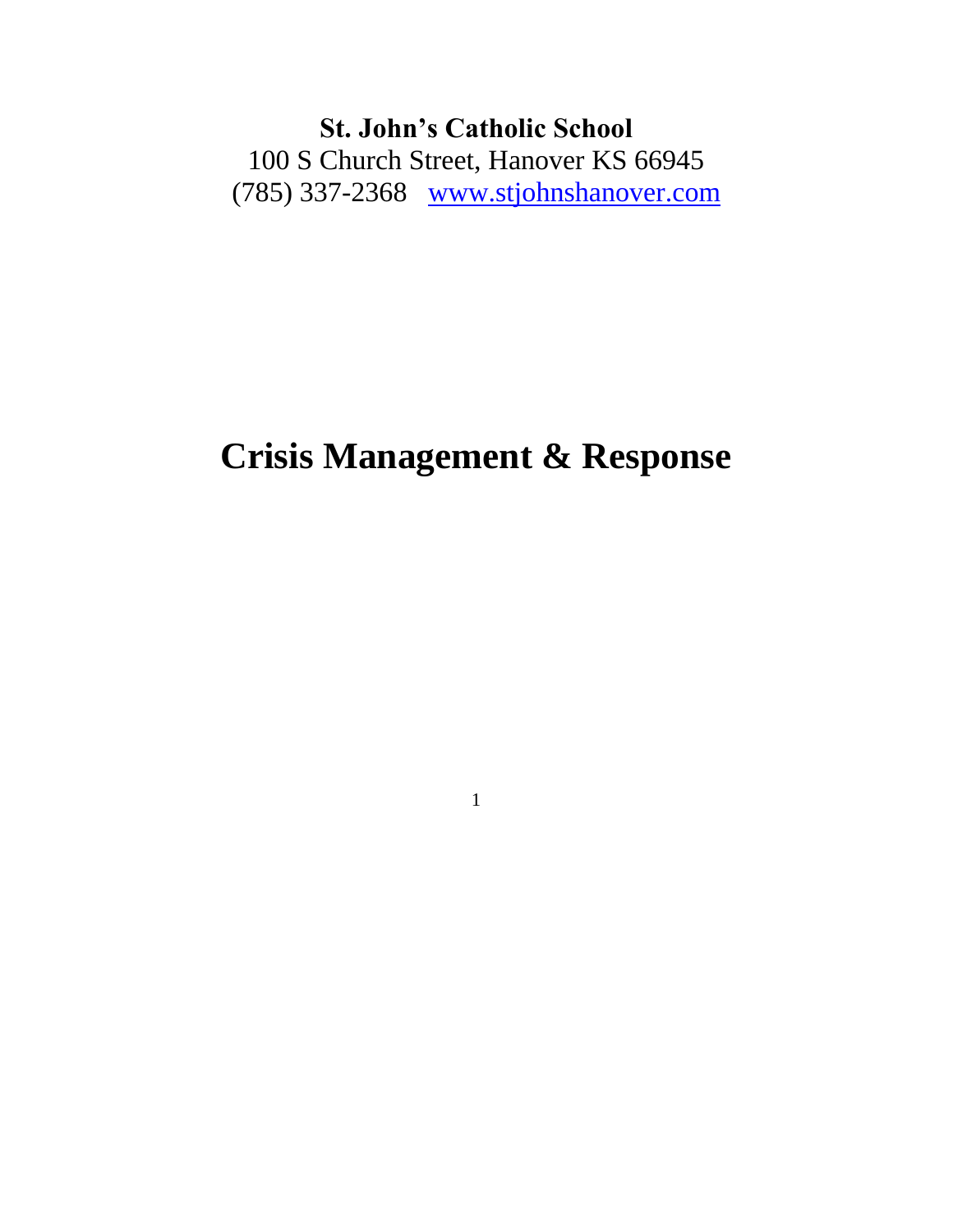This document has been developed to provide guidelines for planning and carrying out procedures for managing crisis situations that may arise at St. John's School. These situations may be either natural or man made in nature but would cause a serious disruption in the school day and possibly injury or even death. This is only intended as a guideline and staff must realize that no two situations will ever be the same, nor will they always be handled the same. We all must be constantly aware of the possibility of any of the situations covered and be prepared to react to them in the most positive and professional manner should they occur.

#### **School Emergency Telephone Directory**

**Emergency: Fire, Police, Medical. 911 Sheriff's Office 785-325-2293 Electric Utility Company 1-800-544-4857 Natural Gas 1-800-794-6101 Hanover City Water Clerk 337-2261 Shop 337-2591 Hanover Hospital 337-2214 Poison Control 1-800-332-6633 Catholic Rectory 337-2342 Hanover Public Schools 337-2281 Kloppenberg Senior Center 337-2521**

#### **STAFF**

**Dr. Nick Compagnone, Superintendent 785-827-4200 Tim Rundle, Principal Home 785-325-2928 Cell 785-747-7564 Sharon Seeberger, Secretary 785-337-2597 Trudy Cole, 1st Gr. 785-325-2706 Robin Adam, 2nd/3rd Gr. 785-337-2136 Amanda Cook, 4th Gr. 785-337-2208 Wendy Riekenberg 5th Gr.747-8076 Misty Baker, 6-8 Gr. 785-265-3396 Matt Heuer 6-8 Gr. 785-313-1686**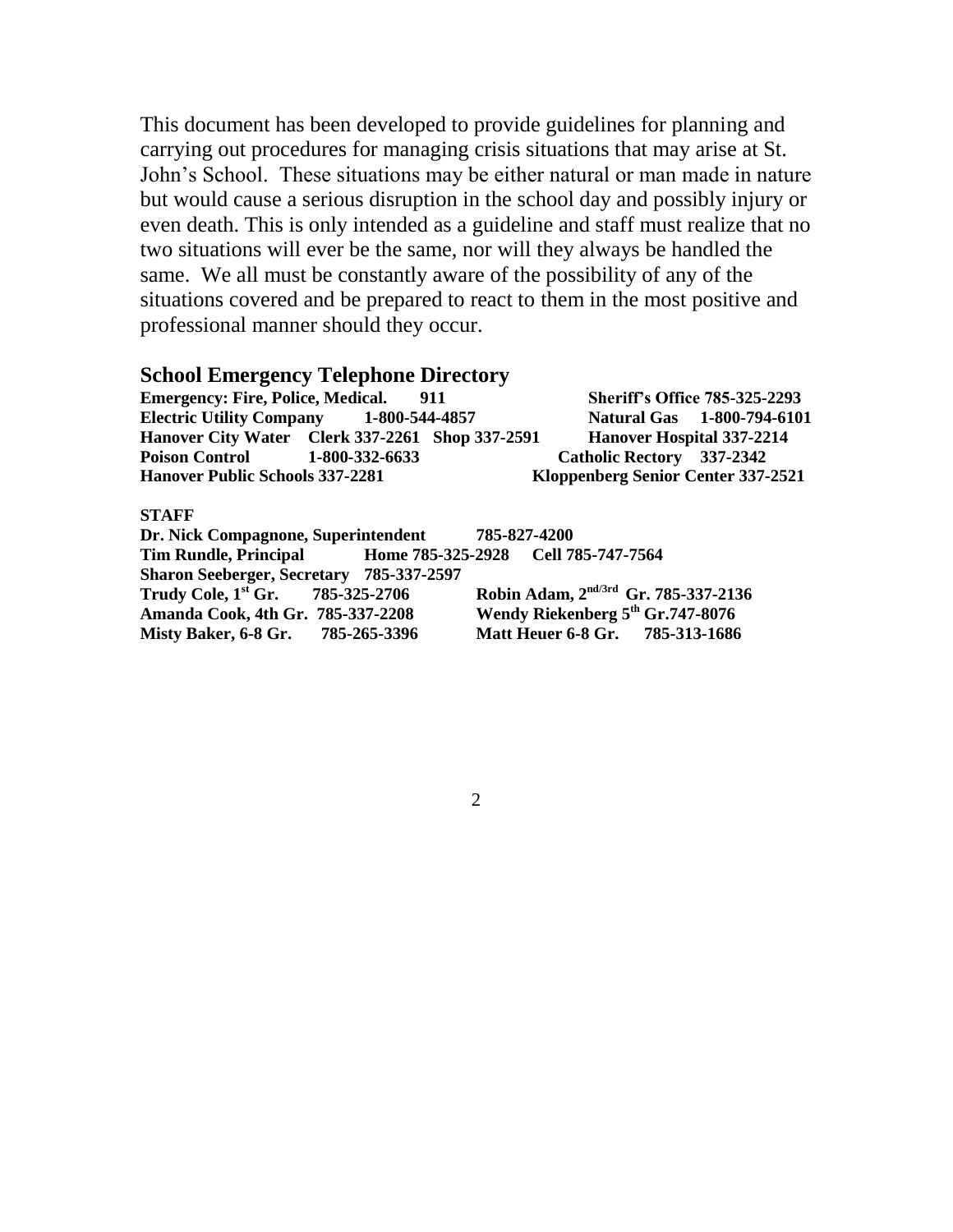**In the event of any of the disasters/crisis in this document, the following Chain of command will be followed. If the person listed first is either gone, or incapacitated in some way, the next person will assume the leadership role and be in charge.**

- **1. Tim Rundle, Principal**
- **2. Rev. David Metz, Pastor**
- **3. Sharon Seeberger, Secretary – In Charge of Communication**
- **4. Matt Heuer, 6-8 grades Second Floor Coordinator**
- **5. Trudy Cole, 1st Grade First Floor Coordinator**
- **6. Amanda Cook, 4th grade**
- **7. Misty Baker, 6-8 grades**
- **8. Wendy Riekenberg, 5th grade**
- **9. Robin Adam, 2nd & 3rd grade**

#### **DESIGNATED SHELTER AREAS AVAILABLE IN ORDER OF EXPECTED USE:**

- **1. St. John's Tornado Shelter**
- **2. St. John's Catholic Church**
- **3. Hanover Public School**
- **4. Kloppenberg Senior Center**
- **5. American Legion Post Building**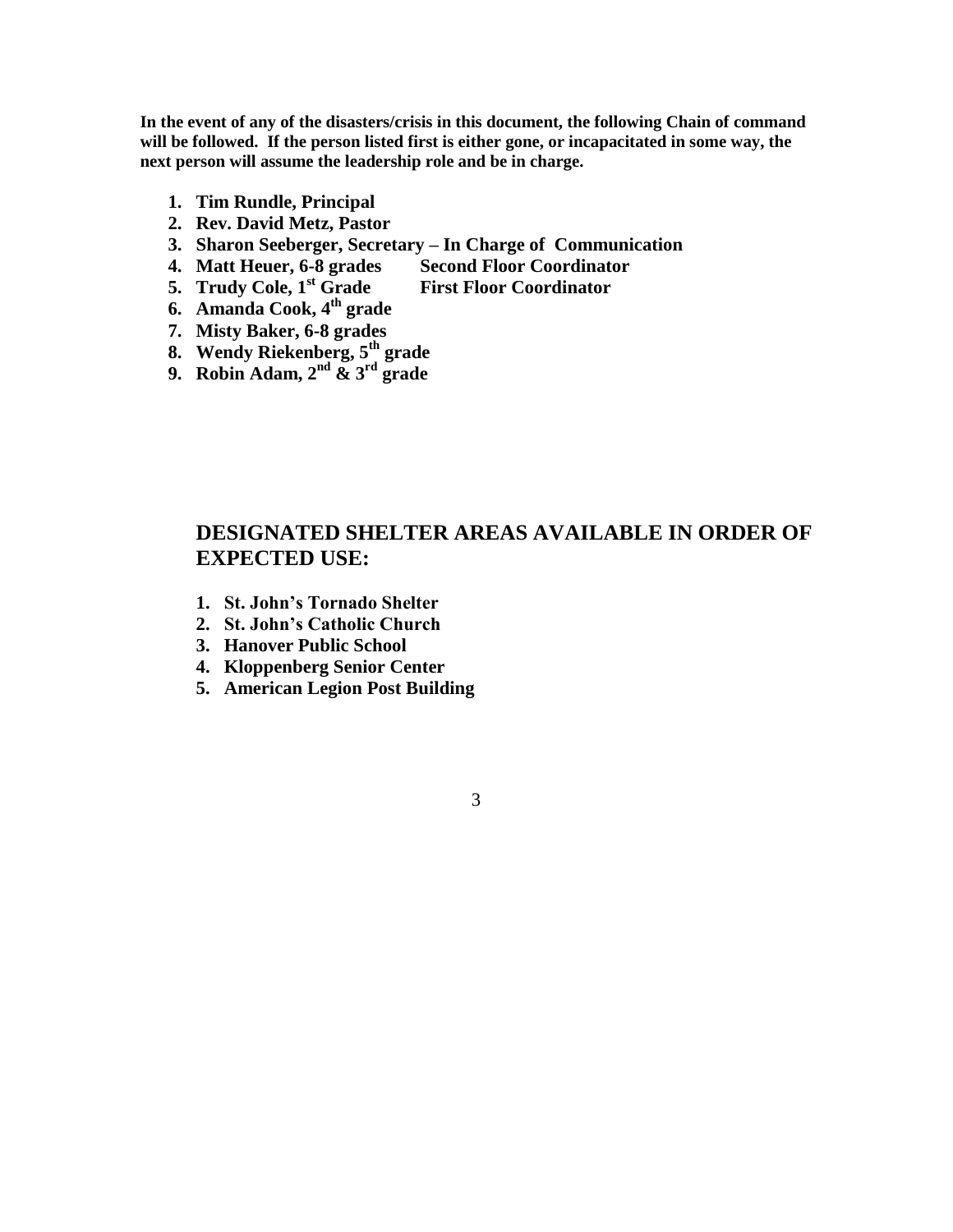## **Fire**

Upon the discovery of fire or smoke, the person who made the observation will proceed to the nearest pull station and activate the alarm system. The Principal or designee will call 911.

- FIRE EVACUATION PROCEDURES 1. Signal: Fire alarm bell- continuous bell
- 2. Every person shall evacuate the building by the shortest route to the exterior, following maps posted in rooms. Teachers shall accompany all persons present in their respective areas as they exit the building and carry a roster of students in the classroom at the time of the evacuation.
- 3. Once outside, teachers will lead their groups in an orderly fashion to a designated area of the premises and account for every person within his/her authority and report to the principal or designee.
- 4. Once all students are accounted for, teachers will lead their groups to a shelter area listed. All groups will go to the same shelter. The group that evacuated through the North East door will proceed down the concrete steps on the east end of the gym, and report to the Church through the North Wing door. The group that evacuated through the West door will proceed to the Church through the West Church entrance. If the Church is not available, students will proceed to the Hanover Public school using the shortest available route at the time. If the Public School is not available, the groups will join at the parking lot and proceed to the Kloppenberg Center using the safest and quickest path.
- 5. All persons will remain at the designated area until otherwise directed, to ensure safe entry of emergency vehicles. Students may only be released to parents or immediate family members.
	- 4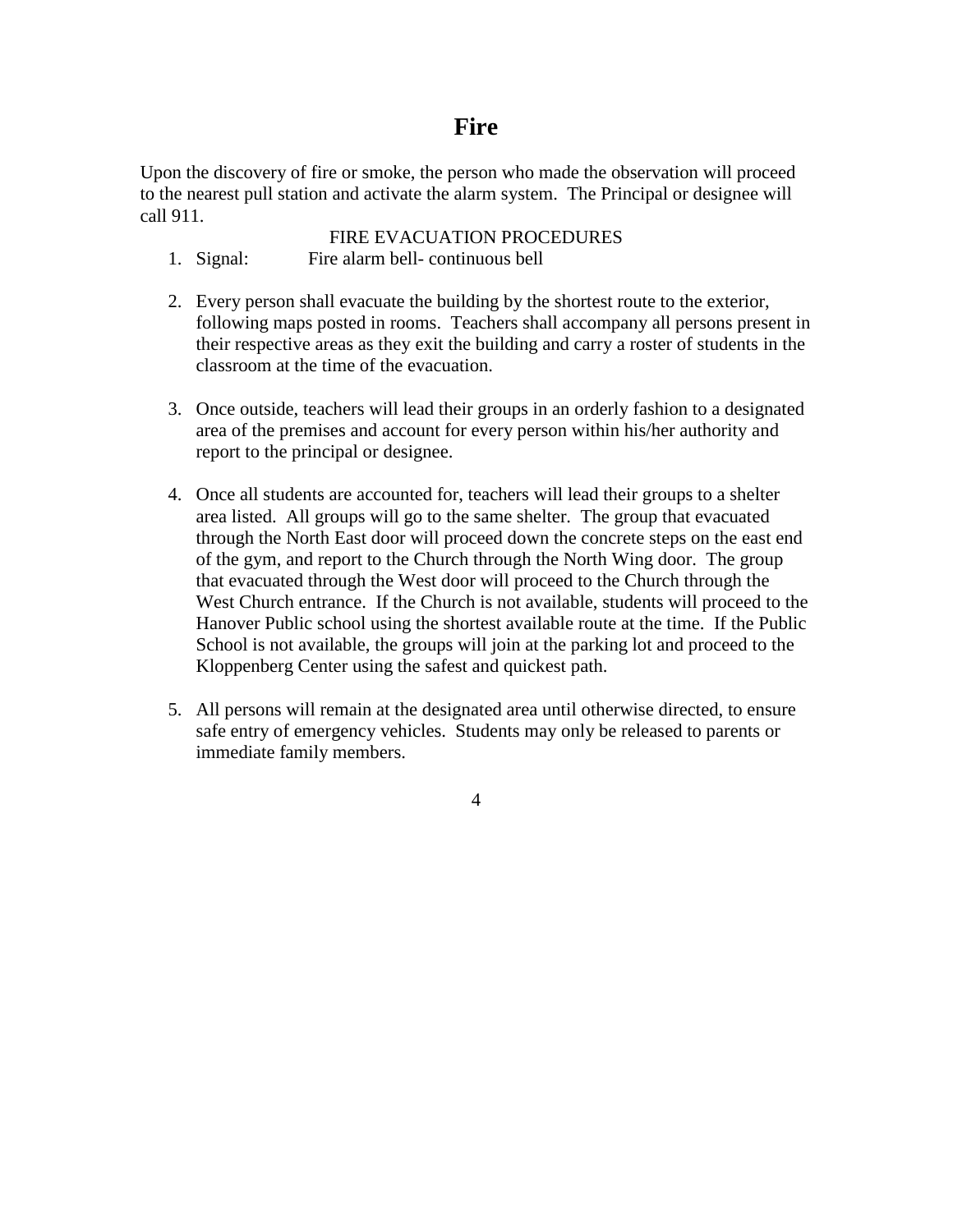## **Fire Watch Policy and Procedure**

Purpose: To provide a short-term emergency measure to provide and acceptable life safety in a building that has an impaired fire alarm system, sprinkler system, or any other life safety feature of the building that could put students and staff in danger. To check all areas of the building on a regular basis to detect fire/life safety emergencies and alert staff to take appropriate action as early as possible.

### **Policy**

A fire watch is required to be implemented immediately when one of the following conditions is observed.

- 1. Outage of significant impairment of more than 4 hours in a 24 hour period of the fire alarm panel system.
- 2. Outage or significant impairment of the facility water supply or electrical system.

## **Fire Watch Procedure**

- 1. Principal or Designee will notify the City Clerk Office (337-2261) who will notify the Hanover Fire Department when a fire watch is implemented.
- 2. Principal or Designee will notify the KS State Fire Marshal's Office (785-296-3401) of fire watch implementation.
- 3. The Principal or Designee will begin their responsibilities immediately.
- 4. Fire watch plans includes notification/communication procedures and the person shall carry a walkie talkie to notify the office should a fire be discovered during rounds.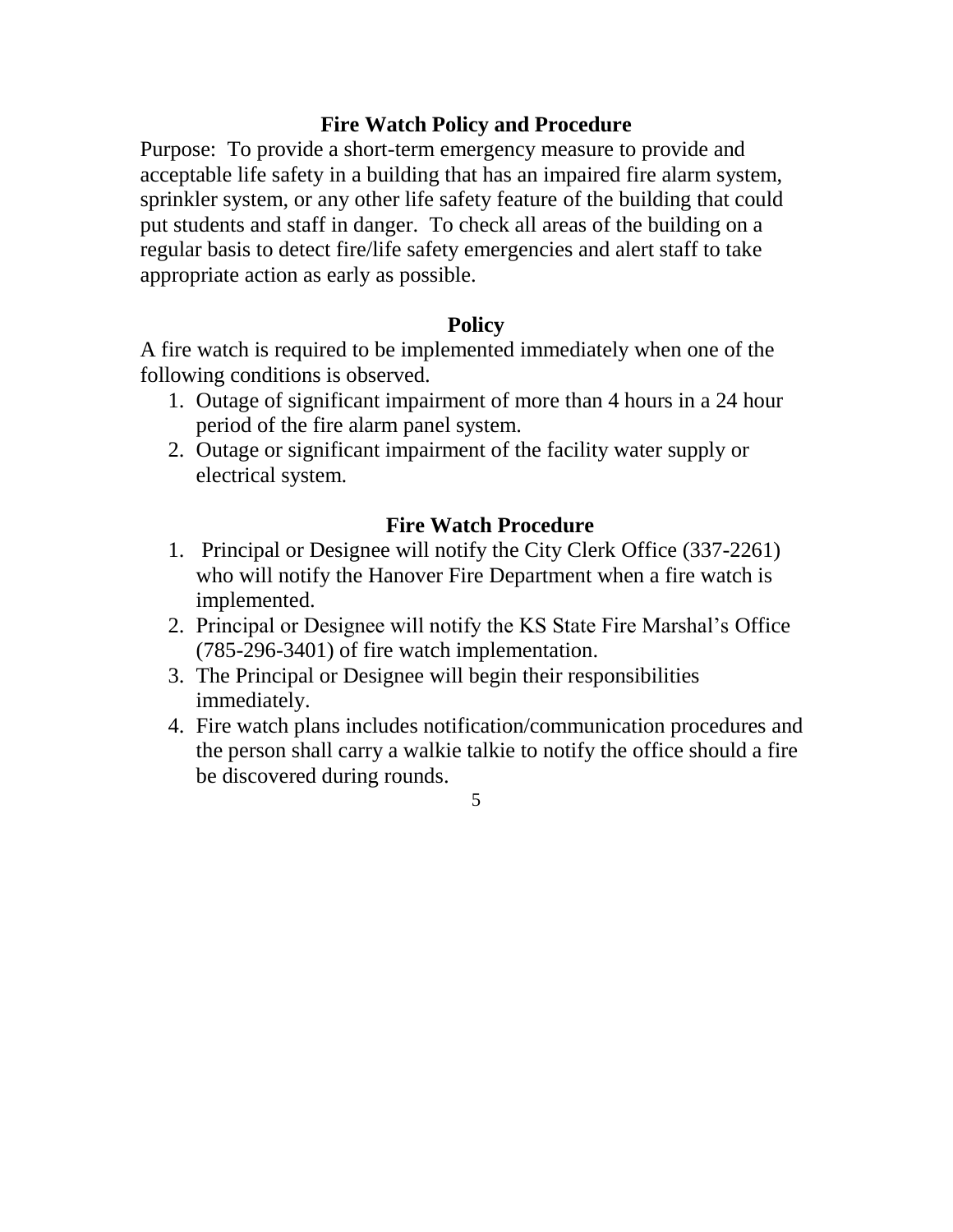- 5. The person doing the fire watch will go on a specific route through the building beginning on the top floor and proceeding through the entire building making sure all areas of the building are covered hourly.
	- a. The watch shall cover all areas of the building, including storage areas, closets, utility rooms and other normally unoccupied areas.
	- b. The person assigned to the fire watch will observe and report immediately any condition that would impede a speedy evacuation of the facility in case of an emergency.
	- c. Each area of the building will be observed at least every hour.

## **Documentation**

- 1. A fire watch form will be kept in the notebook where monthly checks are made kept in the office. The person assigned to the "fire watch" will document the time each area is observed.
- 2. The documentation will be signed by each person at eh end of his/her responsibility, showing the time period for which he/she was responsible.
- 3. The documentation form will be turned in to the office in order that it may be faxed to the Kansas State Fire Marshal's office, (785-296- 0151) on a 24 hour basis.
- 4. When systems are working again and fire watch is terminated, fax a statement to the Fire Marshal's office stating the fire watch has been cleared. Documentation of any repairs to assure that all systems have been restored should be faxed in with the final fire watch document.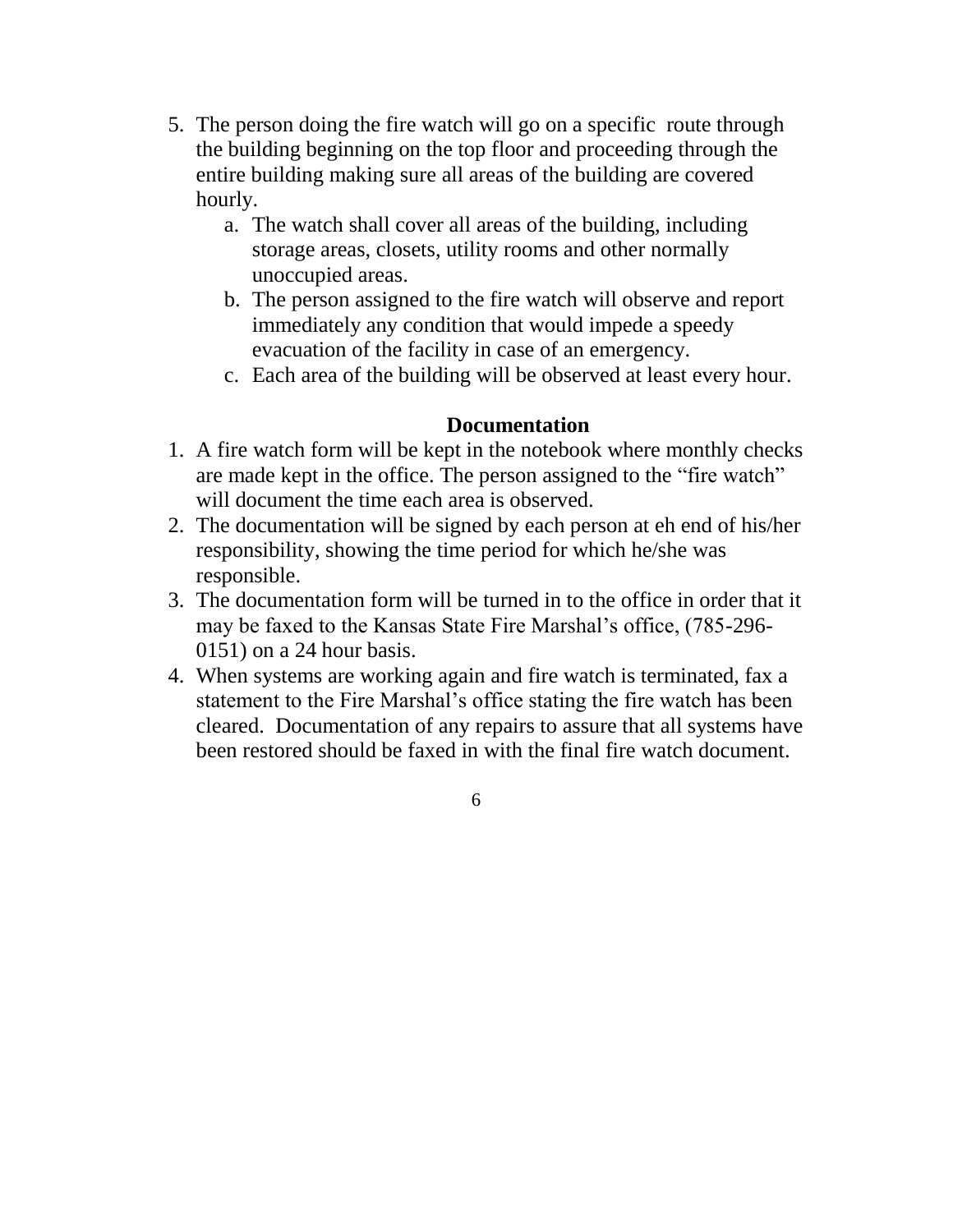#### **Tornadoes or Severe Weather**

The office will be appraised of possible approaching tornadoes or severe weather by the Sheriff's office or storm whistle alert.

#### EVACUATION PROCEDURES

- 1. Signal: The intercom system will be used to notify teachers to take immediate cover in the tornado shelter area.
- 2. Every person shall enter the designated shelter area. Staff members should keep class rosters with them. The tornado shelter is located in the Long Room of the basement of St. John's School. Evacuation maps are located in each room.
- 3. Once in the shelter area, teachers shall account for every person within his/her authority.
- 4. An all clear will be announced by a long bell. Students will be released to parents or immediate family members if buses do not run after the storm. If buses run, parents will be notified by School Reach.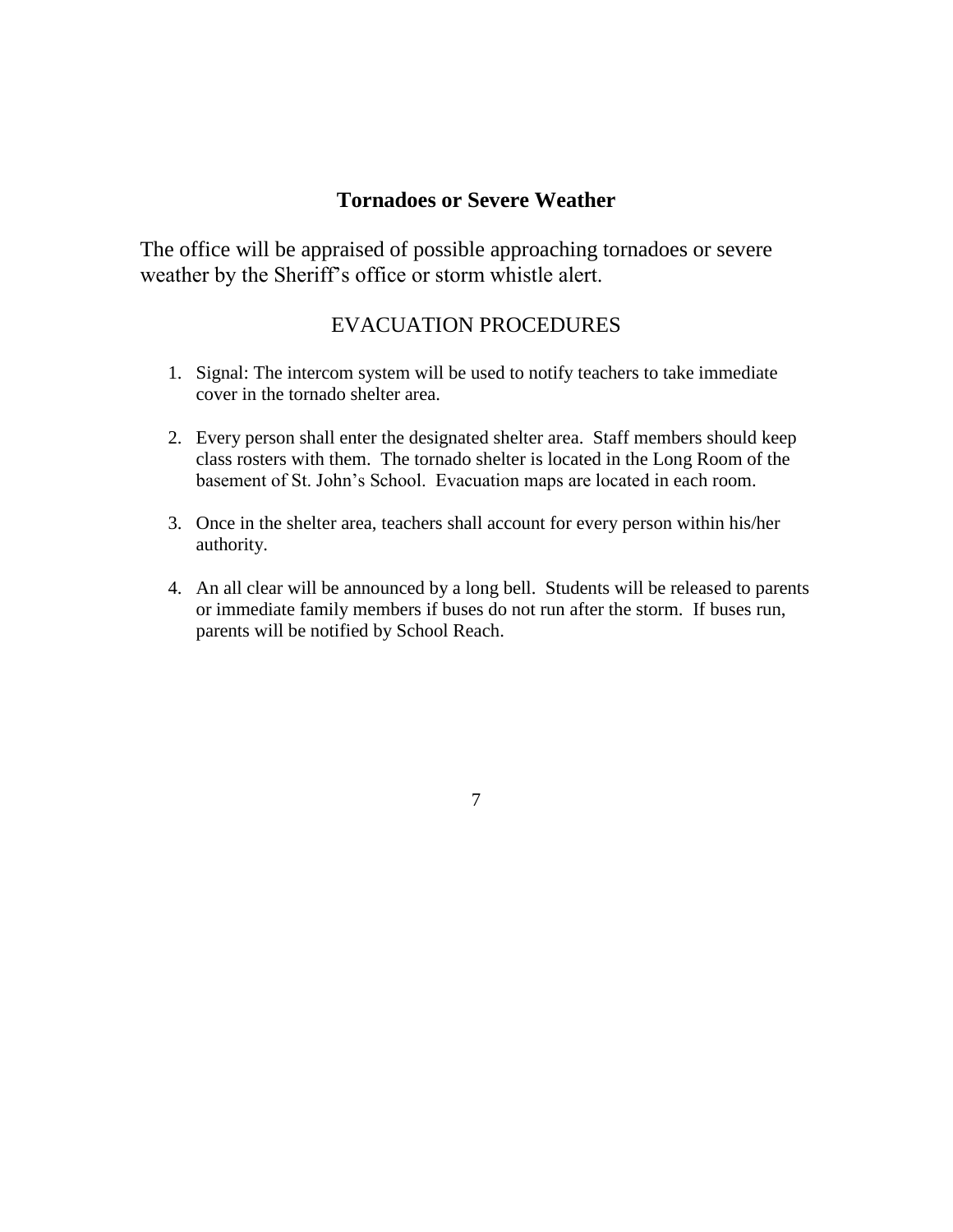# **Utility Failure**

An employee aware of any utility failure should notify the principal or secretary immediately.

# **Gas Leak Inside of building**

- 1. Evacuate the building using the established fire alarm procedure.
- 2. Once students are outside the building they should be taken to a designated shelter available. St. John's Church should not be used in this case due to the gas meter being in close proximity to it.
- 3. All personnel will remain in the shelter area until an all clear can be given. If students are to be dismissed, they shall be dismissed to parents or immediate family members.

### **Outside of building**

- 1. Move all students away from the area where you think a leak is coming from and go to one of the designated safe areas.
	- 8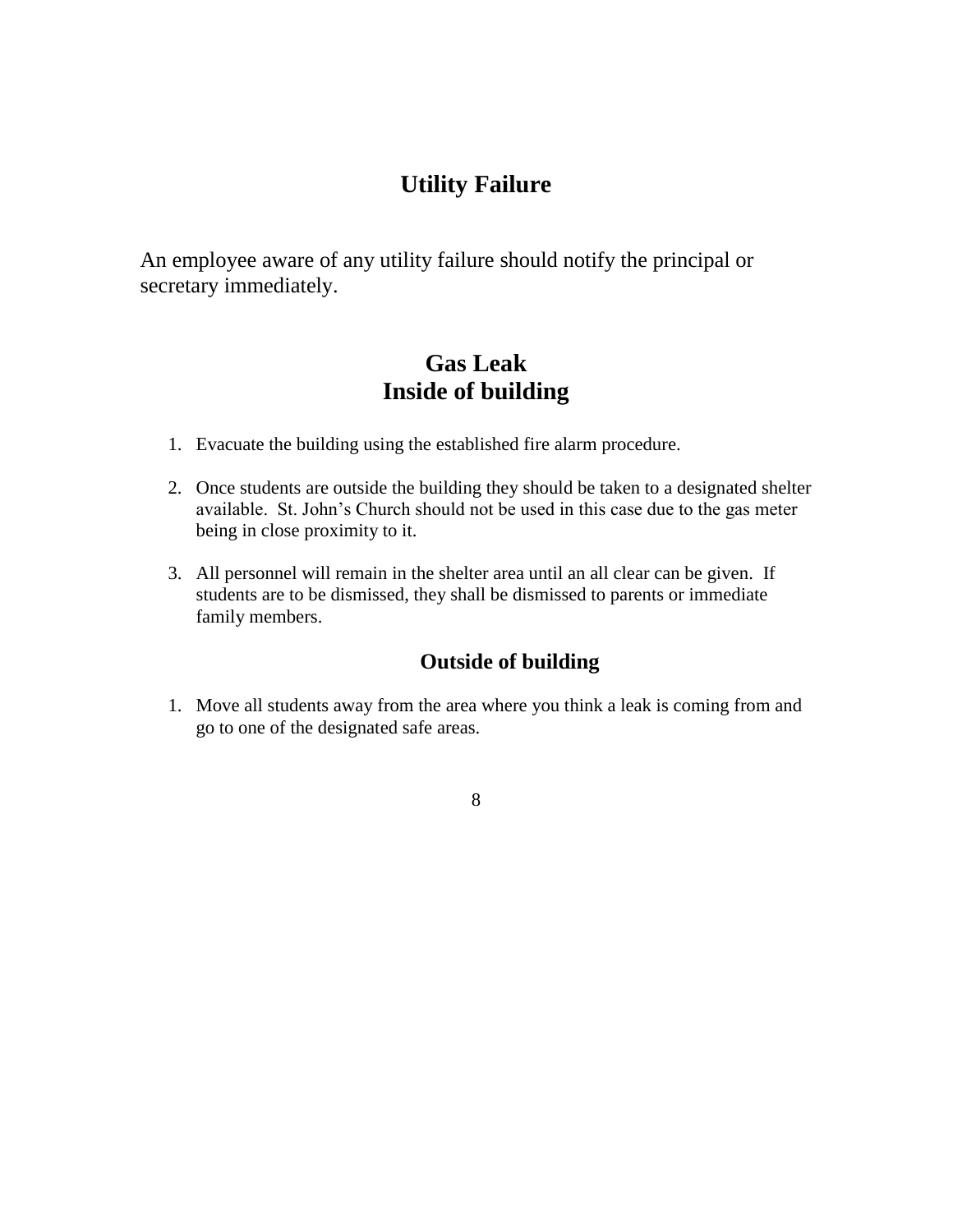- 2. Notify the Principal or Secretary immediately after moving students and tell them the nature of the problem.
- 3. Remain in the safe area until an all clear is given or students can be released to parents.

# **Bomb Threat**

Research shows that a majority of bomb threats are hoaxes and result in nothing more than a disruption of routine. However there is always a chance a threat may be authentic and appropriate action must be taken in each case.

- 1. All personnel, especially those who answer the telephone, must be instructed in the sequence of action to be followed in the event a bomb threat is received.
- 2. Keep the caller on the line as long as possible and try to determine from the conversation as many facts as possible.
- 3. Inform the Principal, Secretary or designee and tell no one else.
- 4. The principal, secretary or designee, fire and police departments will determine the primary investigation and whether or not the building will be evacuated.
- 5. If an evacuation is determined to be necessary, an announcement will be made over the intercom.
	- 9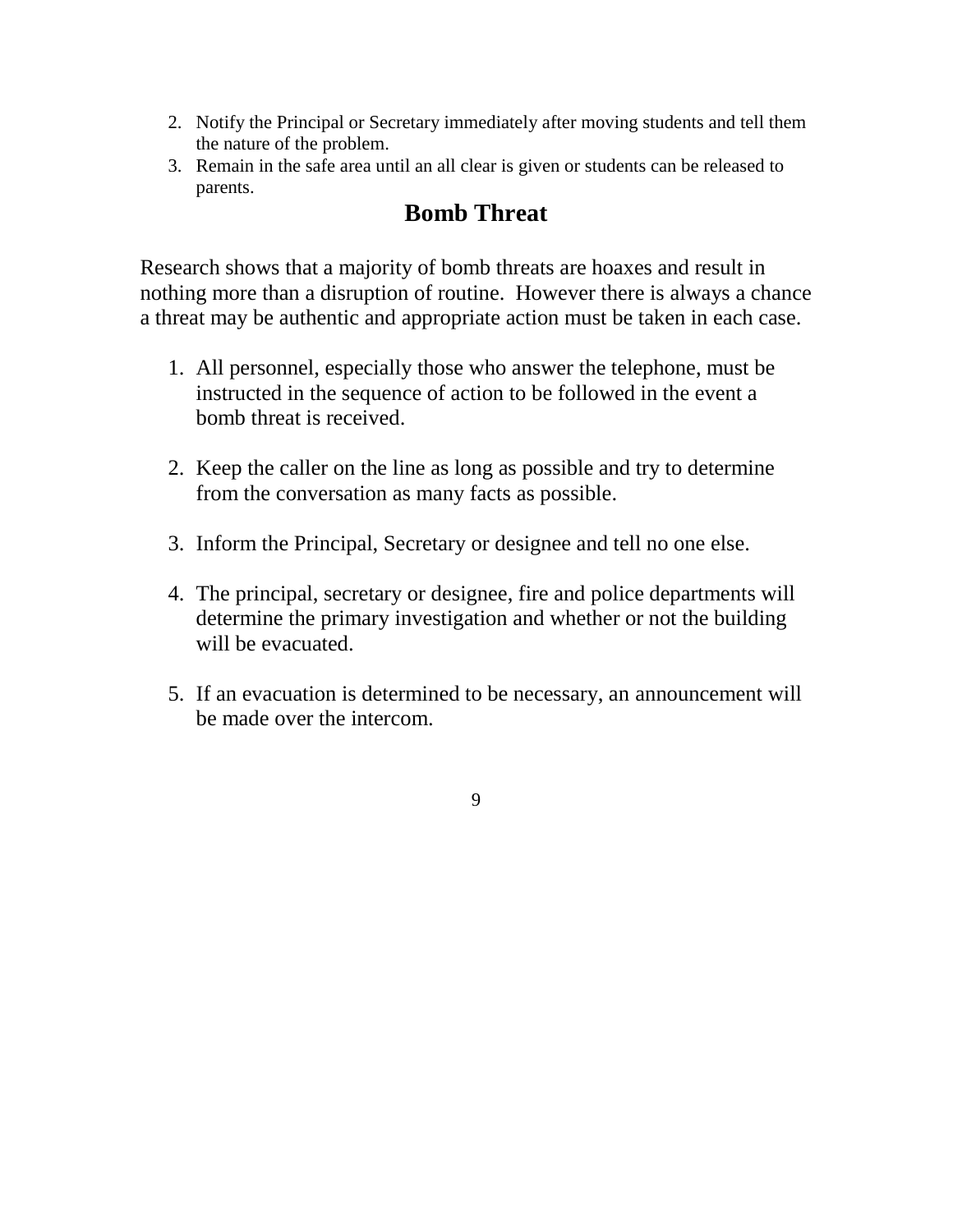- 6. All students and staff will first go to the gym area for instructions on the location of the evacuation site.
- 7. All evacuated buildings will be under the jurisdiction of the fire and police departments until they declare the building safe.

# **Building Intruder**

The main (west) entrance doors are unlocked from 7:30 am to 4:00 pm daily. Keep alert for a possible outside threat to infiltrate the building.

- 1. In the event an intruder enters the building or your classroom, remain as calm as possible. Attempt to notify the office by using the intercom or sending a student that an intruder is in the building.
- 2. The code phrase for intruder in the building shall be, "The Bishop is visiting today in \_\_\_\_\_\_\_\_\_\_\_\_\_\_\_\_\_\_\_ (area last seen), and would you please send him to the office.
- 3. When this message is given over the intercom or in person, teachers shall move all students in their room to the closet and lock their doors. In rooms with no closet, move students away from the door and lock them down.
- 4. The principal or designee will lock the building's exterior doors and we will be considered to be in lockdown mode until the building has been cleared by law enforcement. The principal or